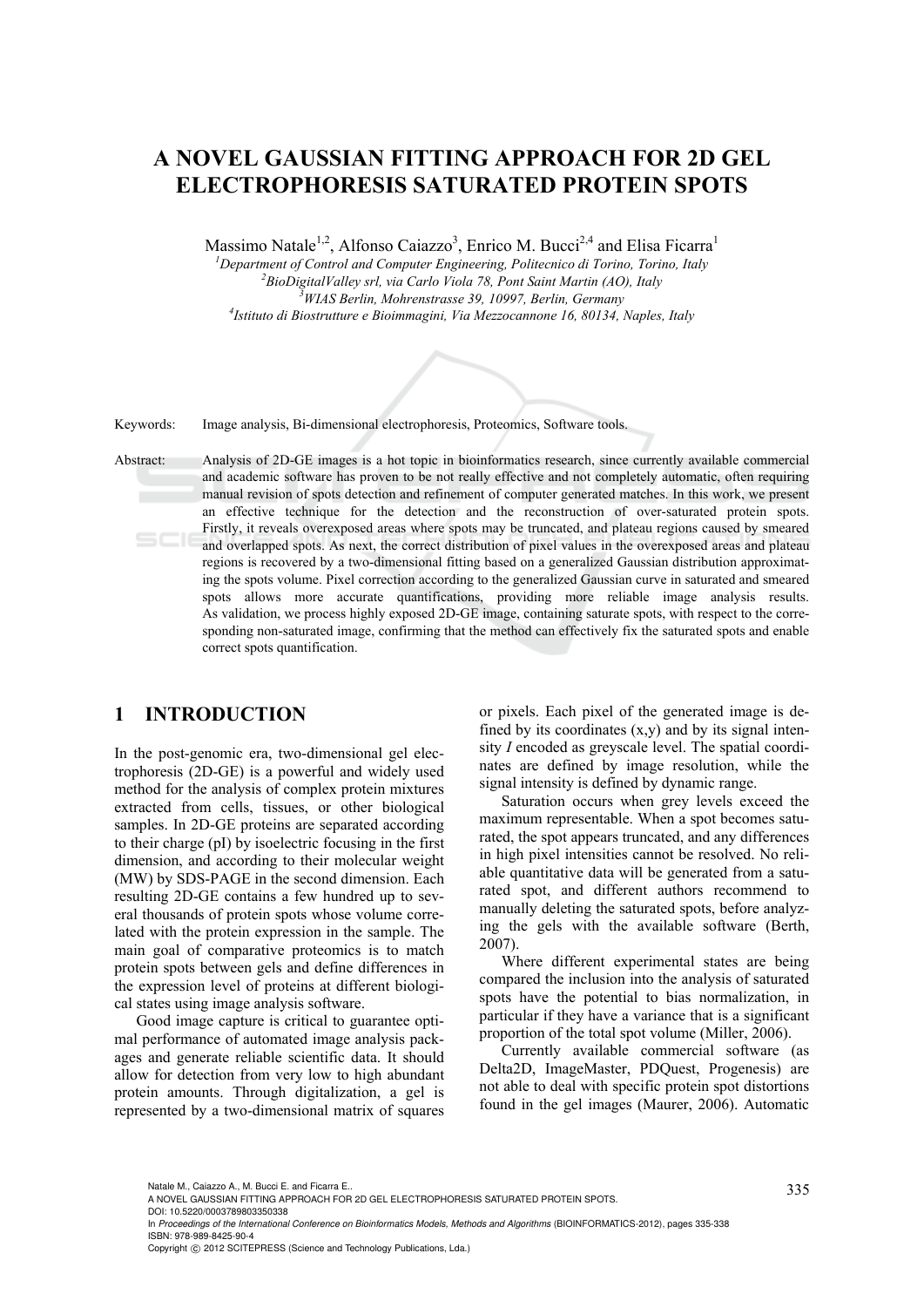reconstruction of over saturated protein spots is not possible using available protein analysis software. The only option suggested by the producers of software for 2D-GE analysis is to rescan the gel decreasing the exposure (Nonlinear, 2011). Most of the time, this is not possible because gel staining are photosensitive, and loss intensity in few minutes.

Moreover, an image acquired with the largest exposure also contains the highest number of spots and thus also the lower-abundance protein spots. Thus, decreasing the exposure causes the lowerabundance protein spots to be neglected.

In this work, we present a novel algorithm for the detection and the reconstruction of over-saturated protein spots. Firstly, the algorithm reveals overexposed areas where spots may be truncated. Secondly, this method reconstructs the over-saturated protein spots through a Gaussian mathematical model that simulates the distribution of the greyscale values in the saturated spots. Furthermore, the algorithm will be validated processing highly exposed 2D-GE image, containing saturate spots, to the corresponding non-saturated image.

## **2 METHODS AND RESULTS**

#### **2.1 Despeckle**

After image scanning the 2D-GE are noisy, with artifacts as scratches, air bubbles, and spikes.



Figure 1: A) Portion of 2D-GE gel where the spikes are marked with black arrows. B) Portion of 2D-GE gel after the 3x3 median filter. C) , D) 3D view of the portion of gels

The aim of reducing speckles in a 2D-GE image is to remove the noise without introducing any distortion in quantitative spot volume data.

We evaluated the filter size from 3x3 to 7x7. We chose a 3x3 filter because it is effective in removing most of the spikes with minor smoothing effects that reduce the accuracy in the spot volume computation. The result of 3x3 median filter is shown in figure 1. In figure 1A is shown a portion of gel where the spikes are marked with black arrows. In Figure 1C is shown the portion of gel in 3D view where a spike is marked with a red arrow. In Figure 1B and 1D are shown the 2D-GE image and the 3D view after applying the 3x3 median filter.

#### **2.2 Find Plateau Regions**

The commercial software are able to detect a saturated area when a region of the image reaches the maximum value of greyscale. However, in most cases a saturated area looks like a plateau zone, where the pixels have similar intensity, but they do not reach the maximum value of greyscale.

In these cases the commercial software not only are unable to correct this aberration but they also fail to detect it, inducing the operator to underestimate the problem.

In order to identify plateau regions, we implemented a morphological filter inspired by the Rolling Ball algorithm (Sternberg, 1983). We designed structural elements as ball of circular shape with radius (RD) and height defined by greyscale value tolerance (GVT). The RD represents the number of pixels of the circle radius (Figure 2A). The GVT represents the rate of gray values of the pixel in the centre of the structural elements (Figure 2B).



Figure 2: A) The radius defines the pixels that are included into the structural element. B) The greyscale value tolerance defines the variation within the gray values are considered to plateau.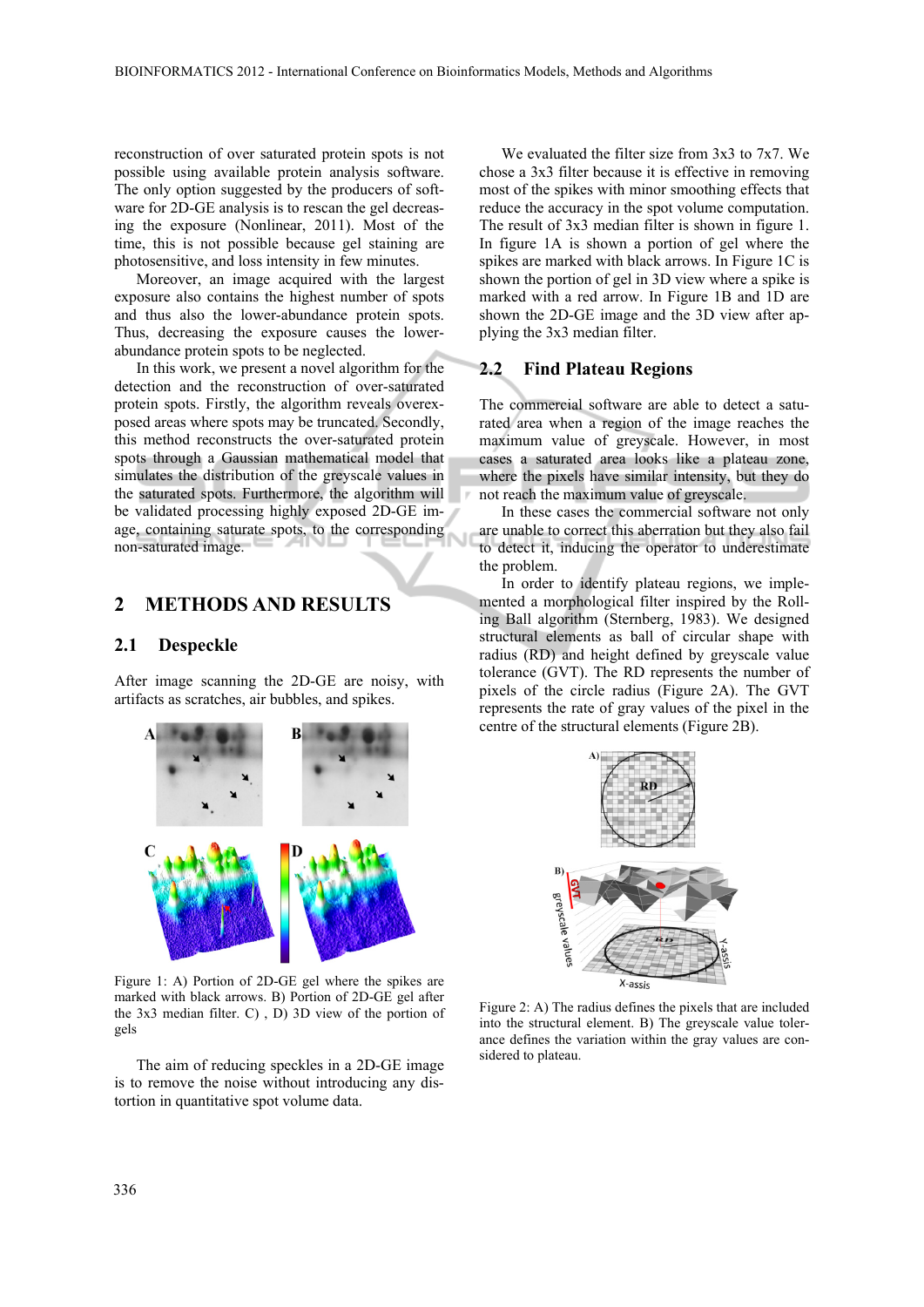

Figure 3: Saturation zone detected from our algorithm. The figure shows the same gel acquired with three different exposure. 2D-GE gel acquired with A) high, B) medium, and C) low exposure.

The RD and the GVT are defined by a single parameter so that if the user sets, for example, 10 as parameter, the RD will set of 10 pixels and the GVT of the  $10\%$  of gray values of the pixel in  $(x,y)$  position. The centre of the structural element is moved along each pixel across the image. For each point the maximum and minimum gray value within the given RD is calculated. When the difference between maximum and minimum is less than the GVT, the area defined by local operator is considered as a plateau area.

In order to test our procedure, we ran the method on more than 50 2D-GE images, each acquired at 3 different expositions. An example is shown in figures 3A, 3B and 3C. These gels provide us the opportunity to see how the gray values are distributed in the same spot. The plateau areas found by our algorithm are filled in red.

Figure 3A contains a larger number of spots, but some of them are saturated. In this case, only image in figure 3C could be correctly analyzed by available software. The other two images would be discarded because of the large saturated areas that prevent accurate protein expression measures. However, researchers would be often interested in analyzing the image acquired with the largest exposure (figure 3A), which also contains the highest number of spots (and thus also the lower-abundance protein spots). For this purpose we developed a refined algorithm capable of calculating the original non-saturated distribution of the gray values within the saturated zone of the spot.

#### **2.3 Gaussian Fitting**

To determine the unknown distribution of gray values in the saturated area, we firstly assumed that the intensity values distribution in the spot is described by a Gaussian function of the form (1):

$$
f(x, \sigma, M) = \frac{M}{\sqrt{2\pi\sigma}} \exp\left(-\frac{x^2}{2\sigma^2}\right) \tag{1}
$$

where  $\sigma$  and *M* are, respectively, the standard deviation and the average of intensity values, while *x* is a pixel coordinate in the image. To determine  $\sigma$  and *M*, we search the optimal fitting of the Gaussian function in (1) with the values of the unsaturated spot. In other words, given a set of *m* points with coordinates  $(x_i, y_j)$ , for  $j = 1, ..., m$ , the problem is to find the couple of parameters  $(\sigma, M)$ , such that the differences (2)

$$
f(x_j, \sigma, M) - I_j \tag{2}
$$

are small, where *I* is the pixel intensity. Choosing the approximation criterion is equivalent to define an error function, describing how far is the Gaussian approximation from the original dataset in the unsaturated region. As error function we selected the sum of the squared differences:

$$
E(\sigma, M) = \sum_{j=1}^{m} (f(x_j, \sigma, M) - z_j)^2
$$
 (3)

Other possibilities consist in taking different powers of the differences, or including a set of weights, e.g. to give different relevance to the point closer to the saturation.

However, once the error function is chosen, the problem results in finding the couple (σ,*M*) that minimize the error function itself. A possible approach is to perform an exhaustive search on (σ,*M*) values.



Figure 4: A) Portion of 2D-GE where all spots are correctly acquired. B) Portion of 2D-GE where two spots are saturated. C) Plot profile of gray value found along the green line as shown in 4A). D) Plot profile of gray value found along the yellow line as shown in 4B). In red are shown the saturated zone.

However, if the size of the parameters space is too big, a more effective Newton-Raphson algorithm to find the zero of the gradient can be employed. In figure 4 we show the distribution of gray values in non saturated spots (figure 4A) and in saturated spots (figure 4B).The figure 4C and 4D show the